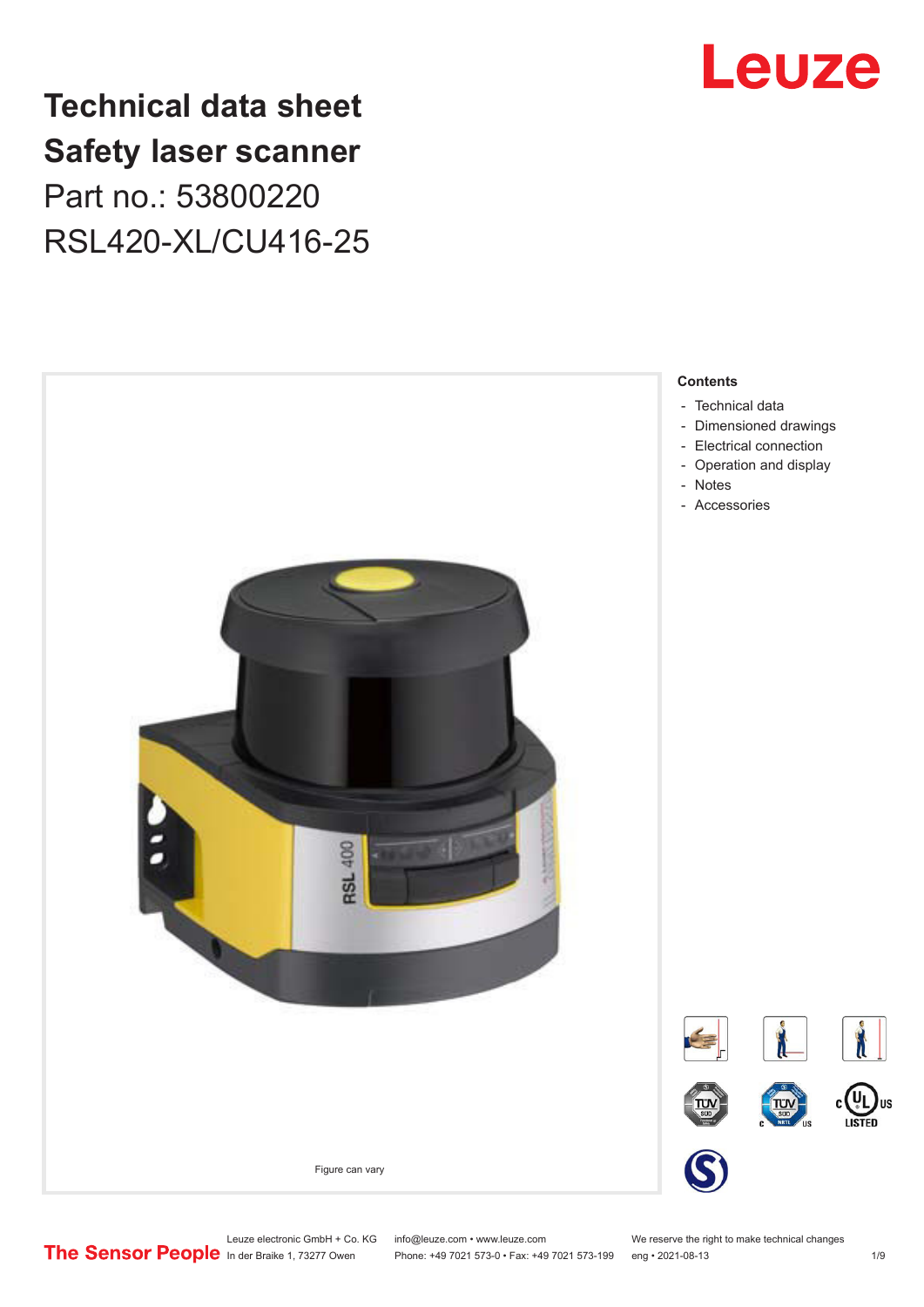### <span id="page-1-0"></span>**Technical data**

# Leuze

#### **Basic data**

| <b>Series</b>      | <b>RSL 400</b>                                    |
|--------------------|---------------------------------------------------|
| <b>Application</b> | Mobile danger zone guarding                       |
|                    | Mobile side quarding                              |
|                    | Stationary access guarding                        |
|                    | Stationary danger zone guarding                   |
|                    |                                                   |
| <b>Functions</b>   |                                                   |
| <b>Functions</b>   | Dynamic contactor monitoring (EDM),<br>selectable |

E-stop linkage Four-field mode Resolution, selectable

#### **Characteristic parameters**

| <b>Type</b>            | 3, IEC/EN 61496          |
|------------------------|--------------------------|
| <b>SIL</b>             | 2, IEC 61508             |
| <b>SILCL</b>           | 2, IEC/EN 62061          |
| Performance Level (PL) | d, EN ISO 13849-1        |
| $PFH_{n}$              | 0.00000009 per hour      |
| $PFH_{n}$              | 9E-08 per hour           |
| Mission time $T_M$     | 20 years, EN ISO 13849-1 |
| Category               | 3, EN ISO 13849          |
|                        |                          |

#### **Protective field data**

| Scanning angle                                   | 270°            |
|--------------------------------------------------|-----------------|
| Minimum adjustable range                         | $50 \text{ mm}$ |
| Number of field pairs, reversible                | 10              |
| Number of quads, reversible                      | 10              |
| Number of protective functions                   | 1 Piece(s)      |
| Number of independent sensor confi-<br>gurations | $\overline{1}$  |
| Diffuse reflection, min.                         | 1.8%            |
| <b>Operating range</b>                           | 08.25m          |
|                                                  |                 |

#### **Warning field data**

| Number of field pairs    | 10              |
|--------------------------|-----------------|
| <b>Operating range</b>   | $020$ m         |
| Object size              | 150 mm x 150 mm |
| Diffuse reflection, min. | 10%             |
|                          |                 |

#### **Optical data**

| Light source                    | Laser, Infrared        |
|---------------------------------|------------------------|
| Laser light wavelength          | $905 \text{ nm}$       |
| Laser class                     | 1. IEC/EN 60825-1:2014 |
| <b>Transmitted-signal shape</b> | Pulsed                 |
| <b>Repetition frequency</b>     | 90 kHz                 |

#### **Measurement data**

| <b>Distance resolution</b> | $1 \text{ mm}$ |
|----------------------------|----------------|
| Detection range            | $050$ m        |
| Diffuse reflection         | 20 %           |
| <b>Angular resolution</b>  | 01°            |

#### **Electrical data**

**Protective circuit COVER COVERVALUATE:** Overvoltage protection

| 24 V, DC, -30  20 %<br>Supply voltage U <sub>B</sub>                                   |  |
|----------------------------------------------------------------------------------------|--|
|                                                                                        |  |
| Current consumption (without load), 700 mA, (use power supply unit with 3 A)<br>max.   |  |
| 17 W, For 24 V, plus output load<br>Power consumption, max.                            |  |
| Outputs                                                                                |  |
| Number of safety-related switching 2 Piece(s)<br>outputs (OSSDs)                       |  |
| Safety-related switching outputs                                                       |  |
| Safety-related switching output OSSD<br><b>Type</b>                                    |  |
| 20.8 V                                                                                 |  |
| Switching voltage high, min.<br>2V                                                     |  |
| Switching voltage low, max.                                                            |  |
| DC<br>Voltage type                                                                     |  |
| Safety-related switching output 1                                                      |  |
| Assignment<br>Connection 1, gray wire                                                  |  |
| <b>Switching element</b><br>Transistor, PNP                                            |  |
|                                                                                        |  |
| Safety-related switching output 2                                                      |  |
| Assignment<br>Connection 1, pink wire                                                  |  |
| <b>Switching element</b><br>Transistor, PNP                                            |  |
|                                                                                        |  |
|                                                                                        |  |
| <b>Service interface</b>                                                               |  |
| Bluetooth, USB<br>Type                                                                 |  |
|                                                                                        |  |
| <b>Bluetooth</b>                                                                       |  |
| <b>Function</b><br>Configuration/parametering                                          |  |
| 2,400  2,483.5 MHz<br><b>Frequency band</b>                                            |  |
| Max. 4.5 dBm (2.82 mW), class 2<br><b>Radiated transmitting power</b>                  |  |
|                                                                                        |  |
| USB                                                                                    |  |
| <b>Function</b><br>Configuration/parametering                                          |  |
| <b>Connection</b><br>USB 2.0 mini-B, socket                                            |  |
| 12 Mbit/s<br>Transmission speed, max.                                                  |  |
| Cable length<br>$\leq$ 5m<br>Longer cable lengths are possible using<br>active cables. |  |
|                                                                                        |  |
| Connection                                                                             |  |
| <b>Number of connections</b><br>2 Piece(s)                                             |  |
| <b>Connection 1</b>                                                                    |  |
| Machine interface<br><b>Function</b>                                                   |  |
| <b>Type of connection</b><br>Cable                                                     |  |
| Cable length<br>25,000 mm                                                              |  |
| <b>Sheathing material</b><br><b>PVC</b>                                                |  |
| Cable color                                                                            |  |
| <b>Black</b>                                                                           |  |
| <b>Number of conductors</b><br>16-wire                                                 |  |
| $1 \text{ mm}^2$<br>Wire cross section supply                                          |  |
| $0.14 \, \text{mm}^2$<br>Wire cross section signals                                    |  |
| <b>Connection 2</b>                                                                    |  |
| <b>Function</b><br>Data interface                                                      |  |
| <b>Type of connection</b><br>Connector                                                 |  |
| <b>Thread size</b><br>M <sub>12</sub>                                                  |  |
| Female                                                                                 |  |
| Type<br><b>Material</b><br>Metal                                                       |  |

**Encoding** D-coded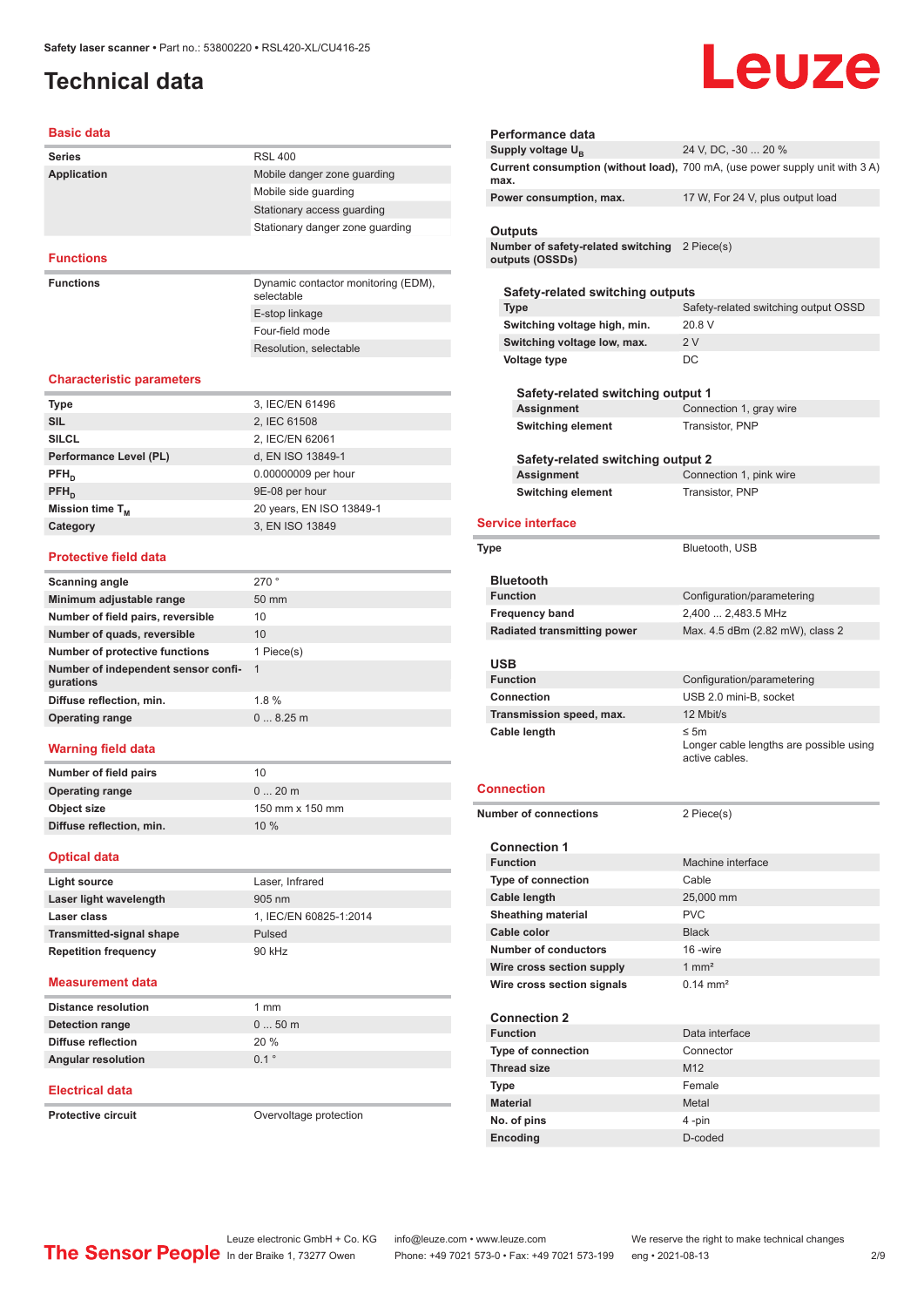### **Technical data**

#### **Cable properties Cable resistance, max.** 15 Ω

#### **Mechanical data**

| Dimension (W x H x L)    | 140 mm x 149 mm x 140 mm     |
|--------------------------|------------------------------|
| <b>Housing material</b>  | Metal                        |
|                          | Plastic                      |
| <b>Metal housing</b>     | Diecast zinc                 |
| Lens cover material      | Plastic/PC                   |
| Net weight               | 3,000q                       |
| <b>Housing color</b>     | Yellow, RAL 1021             |
| <b>Type of fastening</b> | Mounting plate               |
|                          | Through-hole mounting        |
|                          | Via optional mounting device |

### **Classification**

| <b>Customs tariff number</b> | 85365019 |
|------------------------------|----------|
| eCl@ss 5.1.4                 | 27272705 |
| eCl@ss 8.0                   | 27272705 |
| eCl@ss 9.0                   | 27272705 |
| eCl@ss 10.0                  | 27272705 |
| eCl@ss 11.0                  | 27272705 |
| <b>ETIM 5.0</b>              | EC002550 |
| <b>ETIM 6.0</b>              | EC002550 |
| <b>ETIM 7.0</b>              | EC002550 |

Leuze

#### **Operation and display**

| Type of display             | Alphanumerical display |
|-----------------------------|------------------------|
|                             | <b>LED</b> indicator   |
| Number of LEDs              | 3 Piece(s)             |
| Type of configuration       | Software Sensor Studio |
| <b>Operational controls</b> | Software Sensor Studio |
|                             |                        |

#### **Environmental data**

| Ambient temperature, operation     | 050 °C     |
|------------------------------------|------------|
| Ambient temperature, storage       | $-2060 °C$ |
| Relative humidity (non-condensing) | 1595%      |

#### **Certifications**

| Degree of protection                                               | IP 65          |
|--------------------------------------------------------------------|----------------|
| <b>Protection class</b>                                            | III, EN 61140  |
| <b>Certifications</b>                                              | c TÜV Süd US   |
|                                                                    | c UL US        |
|                                                                    | <b>TÜV Süd</b> |
| Test procedure for EMC in accordance DIN 40839-1/3                 |                |
| with standard                                                      | EN 61496-1     |
| Test procedure for oscillation in<br>accordance with standard      | EN 60068-2-6   |
| Test procedure for continuous shock<br>in accordance with standard | IEC 60068-2-29 |
| US patents                                                         | US 10,304,307B |
|                                                                    | US 7.656.917 B |
|                                                                    | US 7,696,468 B |
|                                                                    | US 8.520.221 B |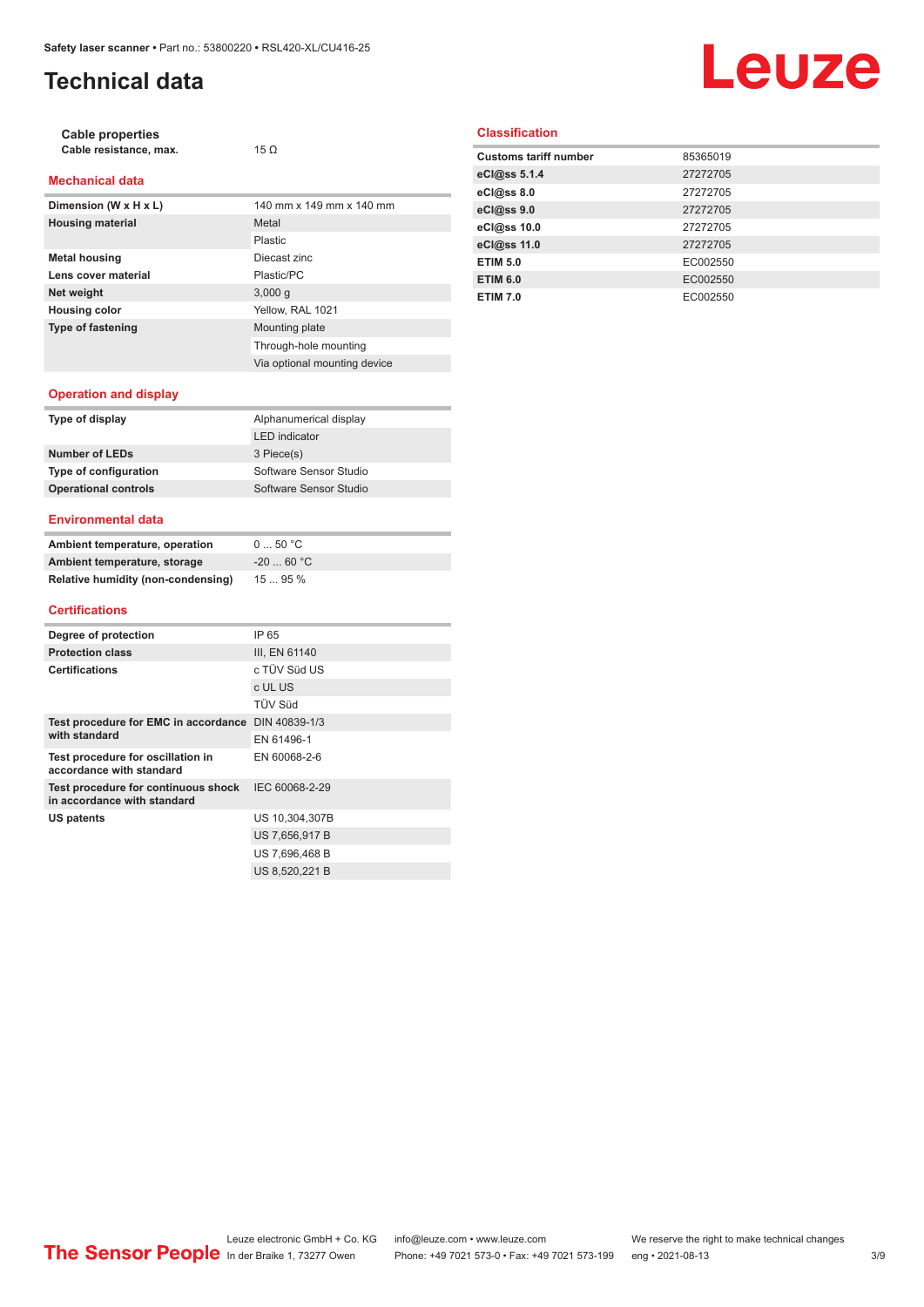### <span id="page-3-0"></span>**Dimensioned drawings**

All dimensions in millimeters

Dimensions safety laser scanner with connection unit









1 Scan level

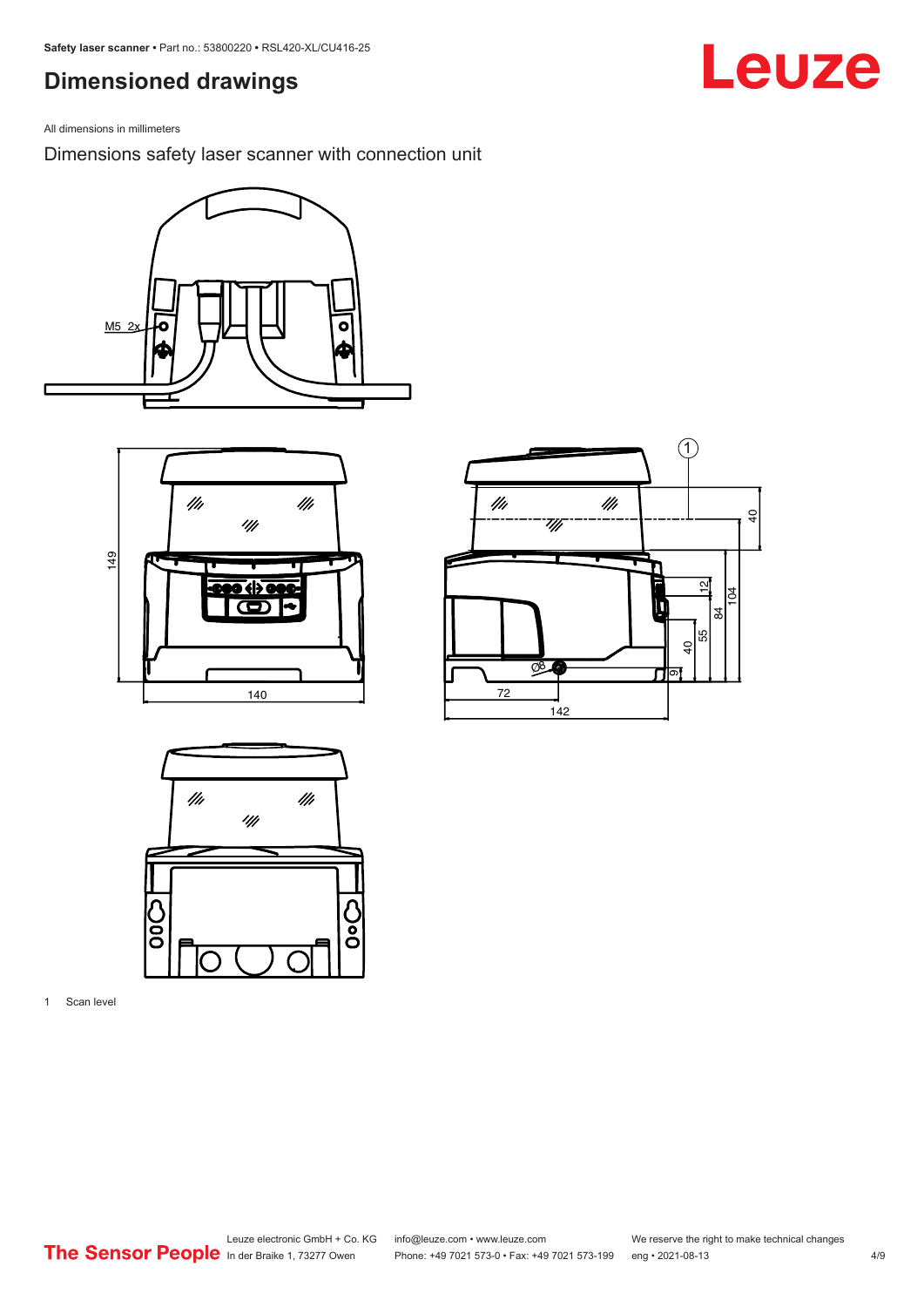### **Dimensioned drawings**

Mounting dimensions safety laser scanner with connection unit



Minimum space requirements for installation and replacement of scanner unit



Leuze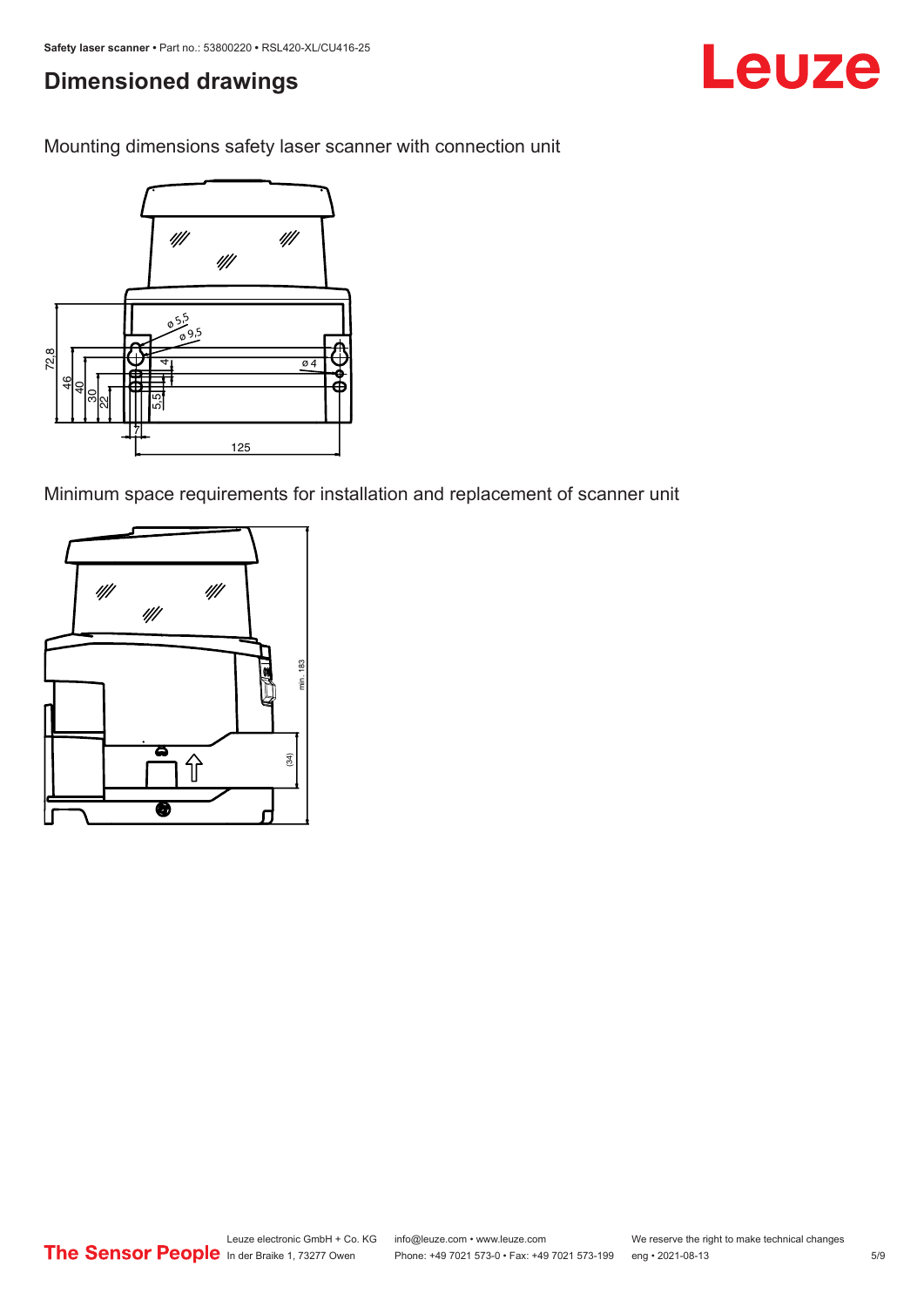### <span id="page-5-0"></span>**Dimensioned drawings**

## Leuze

Dimensions of scanning range



1 Reference point for distance measurement and protective field radius

## **Electrical connection**

### **Connection 1**

| <b>Function</b>             | Machine interface   |
|-----------------------------|---------------------|
| Type of connection          | Cable               |
| Cable length                | 25,000 mm           |
| <b>Sheathing material</b>   | <b>PVC</b>          |
| Cable color                 | <b>Black</b>        |
| <b>Number of conductors</b> | 16 -wire            |
| Wire cross section supply   | $1 \text{ mm}^2$    |
| Wire cross section signals  | $0.14 \text{ mm}^2$ |

#### **Conductor color Conductor assignment**

| RES1            |
|-----------------|
| $+24V$          |
| EA1             |
| A1              |
| OSSDA1          |
| OSSDA2          |
| GND / Ground    |
| <b>MELD</b>     |
| F1              |
| F <sub>2</sub>  |
| F <sub>3</sub>  |
| F <sub>4</sub>  |
| F <sub>5</sub>  |
| SE <sub>1</sub> |
| SE <sub>2</sub> |
| A2              |
|                 |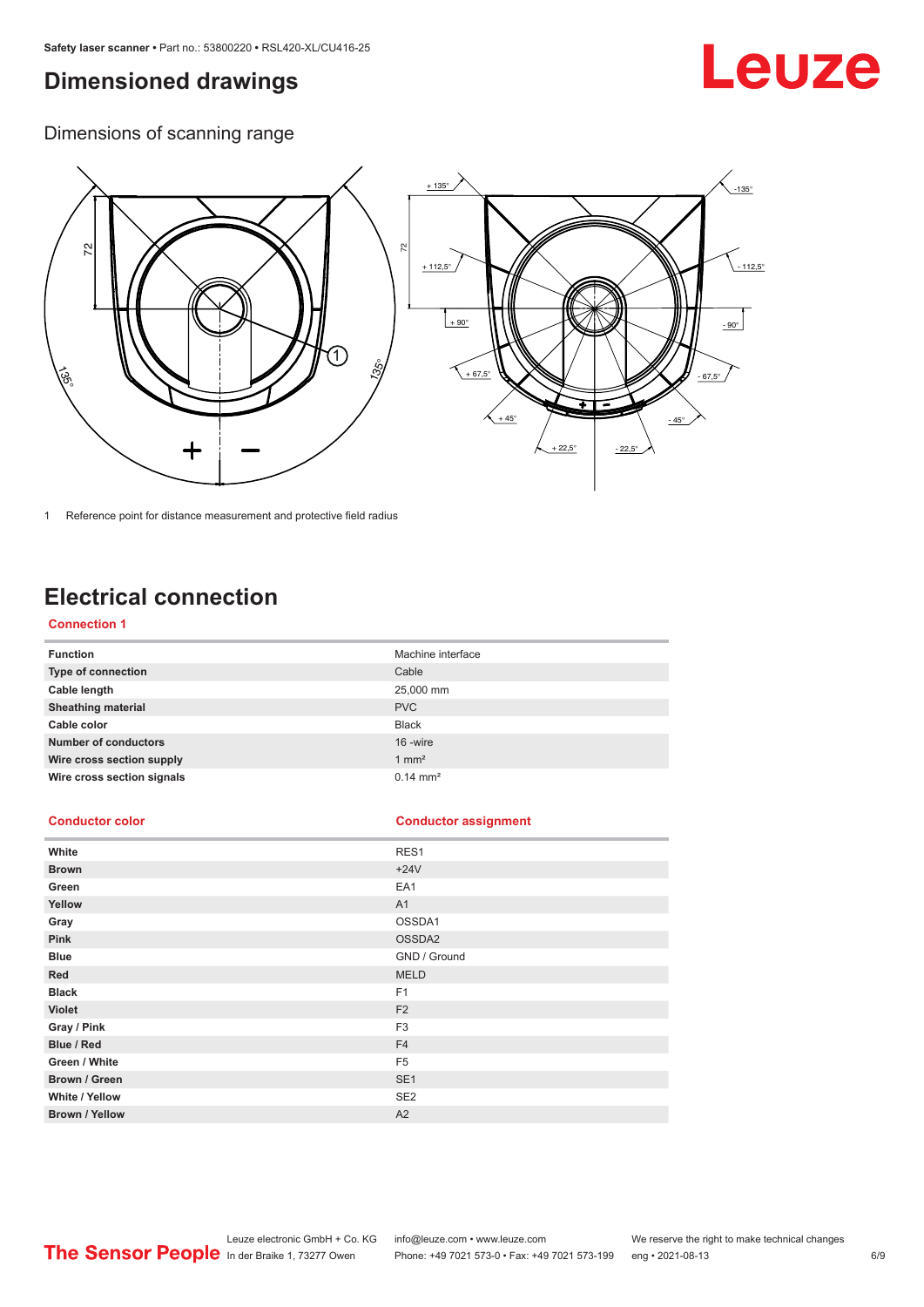### <span id="page-6-0"></span>**Electrical connection**

### **Connection 2**

| <b>Function</b>          | Data interface   |
|--------------------------|------------------|
| Type of connection       | Connector        |
| <b>Thread size</b>       | M12              |
| <b>Type</b>              | Female           |
| <b>Material</b>          | Metal            |
| No. of pins              | $4 - pin$        |
| Encoding                 | D-coded          |
| <b>Connector housing</b> | <b>FE/SHIELD</b> |

| Pin | <b>Pin assignment</b> | <b>Conductor color</b> |  |
|-----|-----------------------|------------------------|--|
|     | TD+                   | Yellow                 |  |
|     | $RD+$                 | White                  |  |
|     | TD-                   | Orange                 |  |
|     | RD-                   | <b>Blue</b>            |  |
|     |                       |                        |  |

### **Operation and display**

| <b>LED</b>     | <b>Display</b>           | <b>Meaning</b>                                                                                                           |
|----------------|--------------------------|--------------------------------------------------------------------------------------------------------------------------|
| 1              | Off                      | Device switched off                                                                                                      |
|                | Red, continuous light    | OSSD off                                                                                                                 |
|                | Red, flashing            | Error                                                                                                                    |
|                | Green, continuous light  | OSSD on                                                                                                                  |
| $\overline{2}$ | Off                      | RES deactivated or RES activated and released                                                                            |
|                | Yellow, flashing         | Protective field occupied                                                                                                |
|                | Yellow, continuous light | RES activated and blocked but ready to be unlocked - protective field<br>free and linked sensor is enabled if applicable |
| 3              | Off                      | Free warning field                                                                                                       |
|                | Blue, continuous light   | Warning field interrupted                                                                                                |
| $\overline{4}$ | Off                      | Four field mode: warning field 3 free                                                                                    |
|                | Blue, continuous light   | Four field mode: warning field 3 interrupted                                                                             |
| 5              | Yellow, flashing         | Four field mode: warning field 2 interrupted                                                                             |

### **Notes**

| Observe intended use!                                                                                                                |
|--------------------------------------------------------------------------------------------------------------------------------------|
| $\%$ The product may only be put into operation by competent persons.<br>§ Only use the product in accordance with its intended use. |

| <b>WARNING! INVISIBLE LASER RADIATION - CLASS 1 LASER PRODUCT</b>                                                                                                                                                                                                                                                                          |
|--------------------------------------------------------------------------------------------------------------------------------------------------------------------------------------------------------------------------------------------------------------------------------------------------------------------------------------------|
| The device satisfies the requirements of IEC 60825-1:2014 (EN 60825-1:2014) safety regulations for a product of laser class 1 as well as the<br>U.S. 21 CFR 1040.10 regulations with deviations corresponding to "Laser Notice No. 56" from May 8, 2019.<br>$\&$ Observe the applicable statutory and local laser protection requisitions. |
| $\%$ The device must not be tampered with and must not be changed in any way.<br>There are no user-serviceable parts inside the device.<br>Repairs must only be performed by Leuze electronic GmbH + Co. KG.                                                                                                                               |
|                                                                                                                                                                                                                                                                                                                                            |



## **Leuze**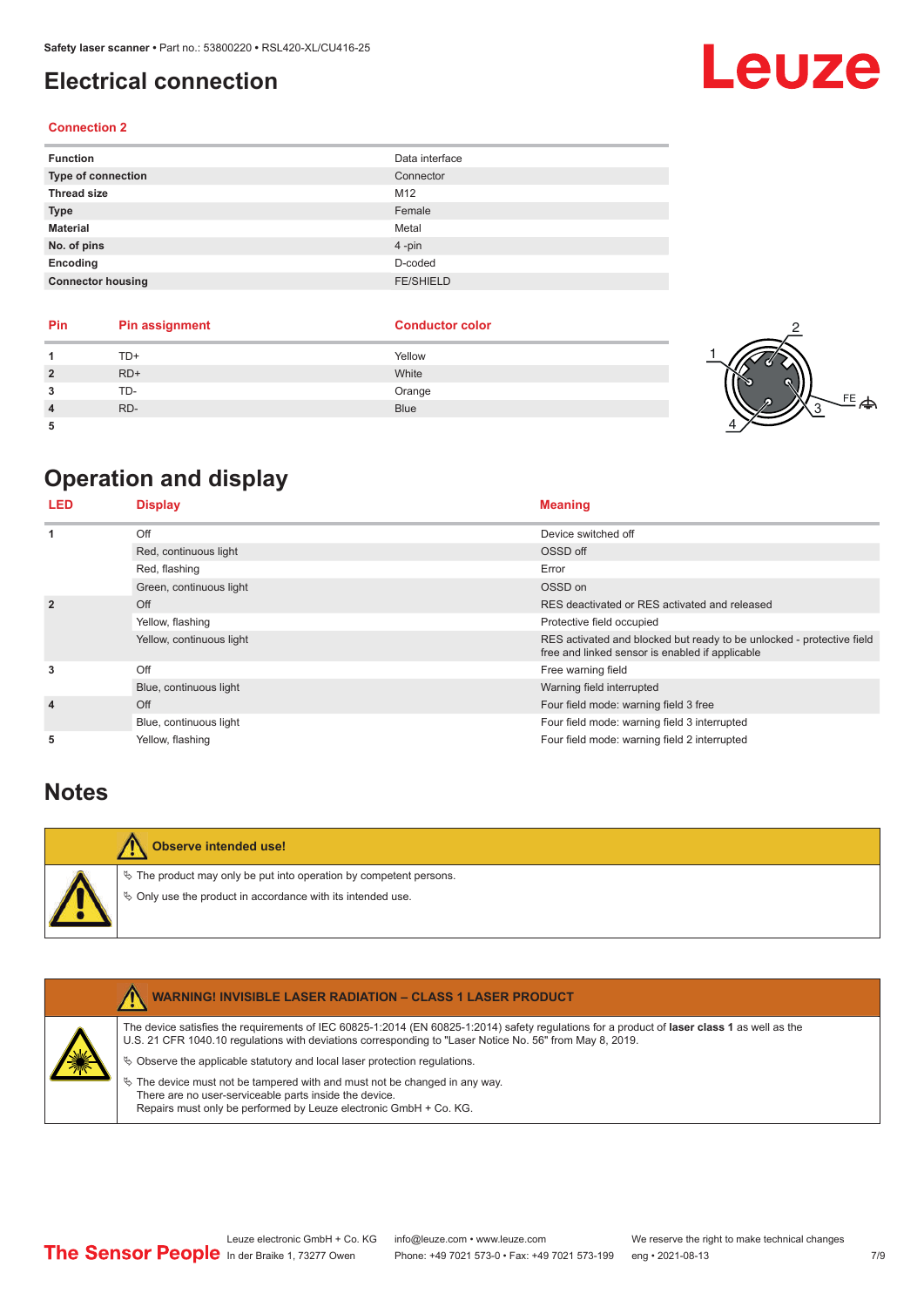### **Accessories**

## Leuze

### Connection technology - Interconnection cables

|   |            | Part no. | <b>Designation</b>                     | <b>Article</b>        | <b>Description</b>                                                                                                                                                                         |
|---|------------|----------|----------------------------------------|-----------------------|--------------------------------------------------------------------------------------------------------------------------------------------------------------------------------------------|
|   | ti<br>Sili | 50135081 | <b>KSS ET-M12-4A-</b><br>RJ45-A-P7-050 | Interconnection cable | Suitable for interface: Ethernet<br>Connection 1: Connector, M12, Axial, Male, D-coded, 4-pin<br>Connection 2: RJ45<br>Shielded: Yes<br>Cable length: 5,000 mm<br>Sheathing material: PUR  |
| C | ti<br>Sili | 50135082 | <b>KSS ET-M12-4A-</b><br>RJ45-A-P7-100 | Interconnection cable | Suitable for interface: Ethernet<br>Connection 1: Connector, M12, Axial, Male, D-coded, 4-pin<br>Connection 2: RJ45<br>Shielded: Yes<br>Cable length: 10,000 mm<br>Sheathing material: PUR |
| C | t          | 50135083 | <b>KSS ET-M12-4A-</b><br>RJ45-A-P7-150 | Interconnection cable | Suitable for interface: Ethernet<br>Connection 1: Connector, M12, Axial, Male, D-coded, 4-pin<br>Connection 2: RJ45<br>Shielded: Yes<br>Cable length: 15,000 mm<br>Sheathing material: PUR |

### Mounting technology - Mounting brackets

| Part no. | <b>Designation</b> | <b>Article</b>   | <b>Description</b>                                                                                                                                                                                                                                                     |
|----------|--------------------|------------------|------------------------------------------------------------------------------------------------------------------------------------------------------------------------------------------------------------------------------------------------------------------------|
| 53800134 | <b>BT840M</b>      | Mounting bracket | Application: Mounting on chamfered 90° corner<br>Dimensions: 84.9 mm x 72 mm x 205.2 mm<br>Color: Yellow, RAL 1021<br>Type of fastening, at system: Through-hole mounting<br>Type of fastening, at device: Screw type<br>Material: Metal                               |
| 53800132 | <b>BTF815M</b>     | Mounting bracket | Application: Mounting bracket for floor mounting<br>Dimensions: 186 mm x 120 mm x 288 mm<br>Scan level height: 150 mm<br>Color: Yellow, RAL 1021<br>Type of fastening, at system: Through-hole mounting<br>Type of fastening, at device: Screw type<br>Material: Metal |
| 53800133 | BTF830M            | Mounting bracket | Application: Mounting bracket for floor mounting<br>Dimensions: 186 mm x 275 mm x 288 mm<br>Scan level height: 300 mm<br>Color: Yellow, RAL 1021<br>Type of fastening, at system: Through-hole mounting<br>Type of fastening, at device: Screw type<br>Material: Metal |

### Mounting

| Part no. | <b>Designation</b> | <b>Article</b> | <b>Description</b>                                             |
|----------|--------------------|----------------|----------------------------------------------------------------|
| 53800131 | BTP800M            | Loop guard     | Dimensions: 160 mm x 169 mm<br>Color: Black<br>Material: Metal |